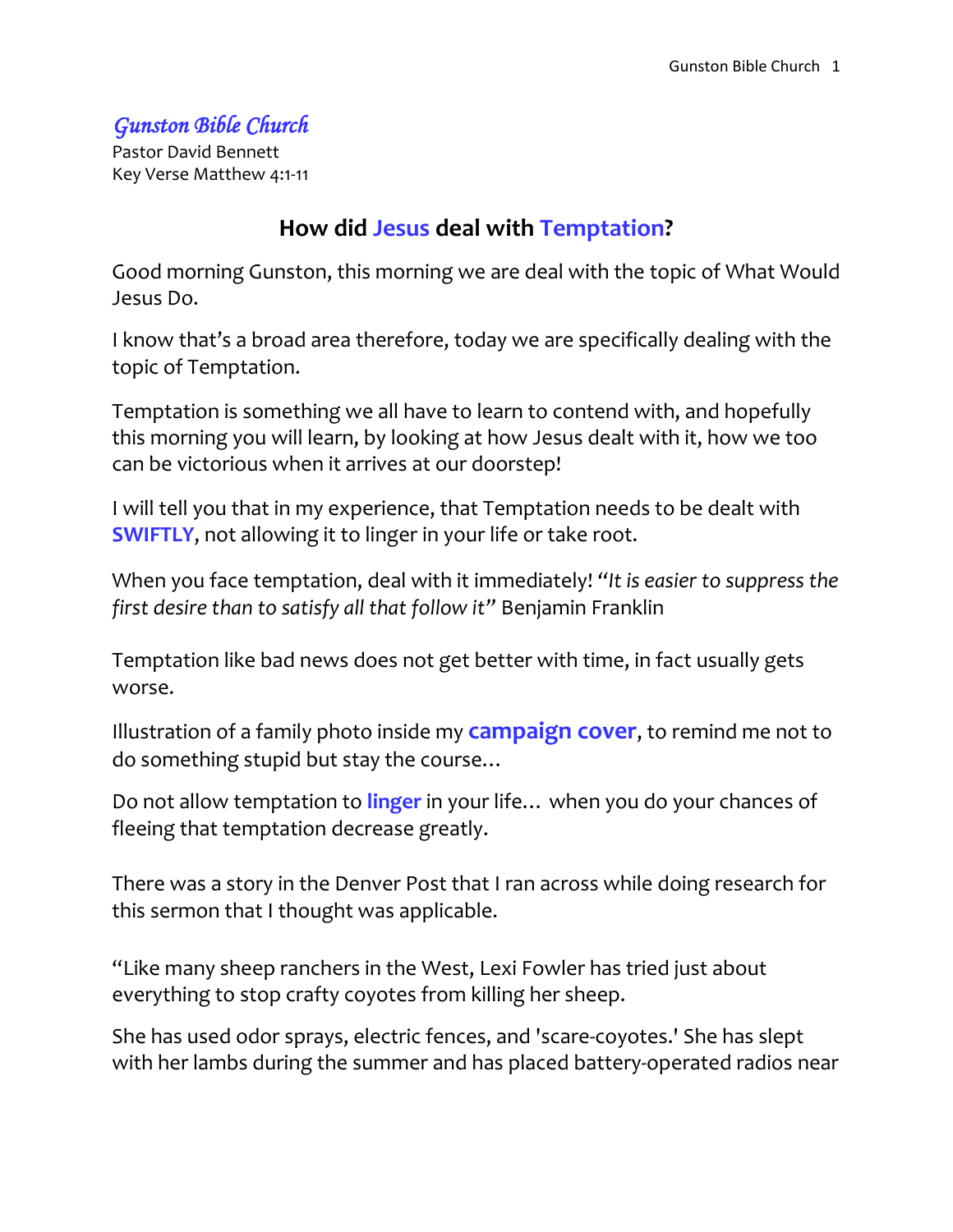them. She has corralled them at night, herded them at day. But the southern Montana rancher has lost scores of lambs--fifty last year alone.

"Then she discovered the Llama, the ever aggressive, funny-looking, afraid-ofnothing Llama...'

She said, "Llamas don't appear to be afraid of anything,' 'When they see something, they put their head up and walk straight toward it.

That is aggressive behavior as far as the coyote is concerned, and they won't have anything to do with that!

Coyotes are opportunists, and Llamas take that opportunity away.'" These Lamas illustrate what James spoke of in James…

### **James 4:7 (ESV) Submit yourselves therefore to God. Resist the devil, and he will flee from you.**

The moment we sense Satan's attack through temptation, is the moment we should face it and deal with it for what it is.

Another interesting thing I learned in my early years in the Marine Corps, while I was in the infantry, was the mission of the Marine Corps Rifle Squad, which is, "To Locate Close with and Destroy the enemy by fire and maneuver, or repel the enemy's assault by fire and close combat."

We were taught and practiced countless times that the best thing to do when you find yourself in an ambush is to rush toward it, **fight through it**, and do not allow the enemy to pin you down into an area where they have **tactical superiority.**

When in an ambush you should do the one thing the enemy never anticipated, **rush him, and take the fight to him.**

That's how the Marines earned the famous title "**Devil Dogs**".

It was during the Battle of Belleua Wood in 1918 when the Maries faced the Germans and fought with such ferocity that they earned the name "Devil Dogs" as they fought like the *"Teufel Hunden"* legendary Hounds from Hell.

Ok let me get back on topic, before I digress too much into Marine Corps History...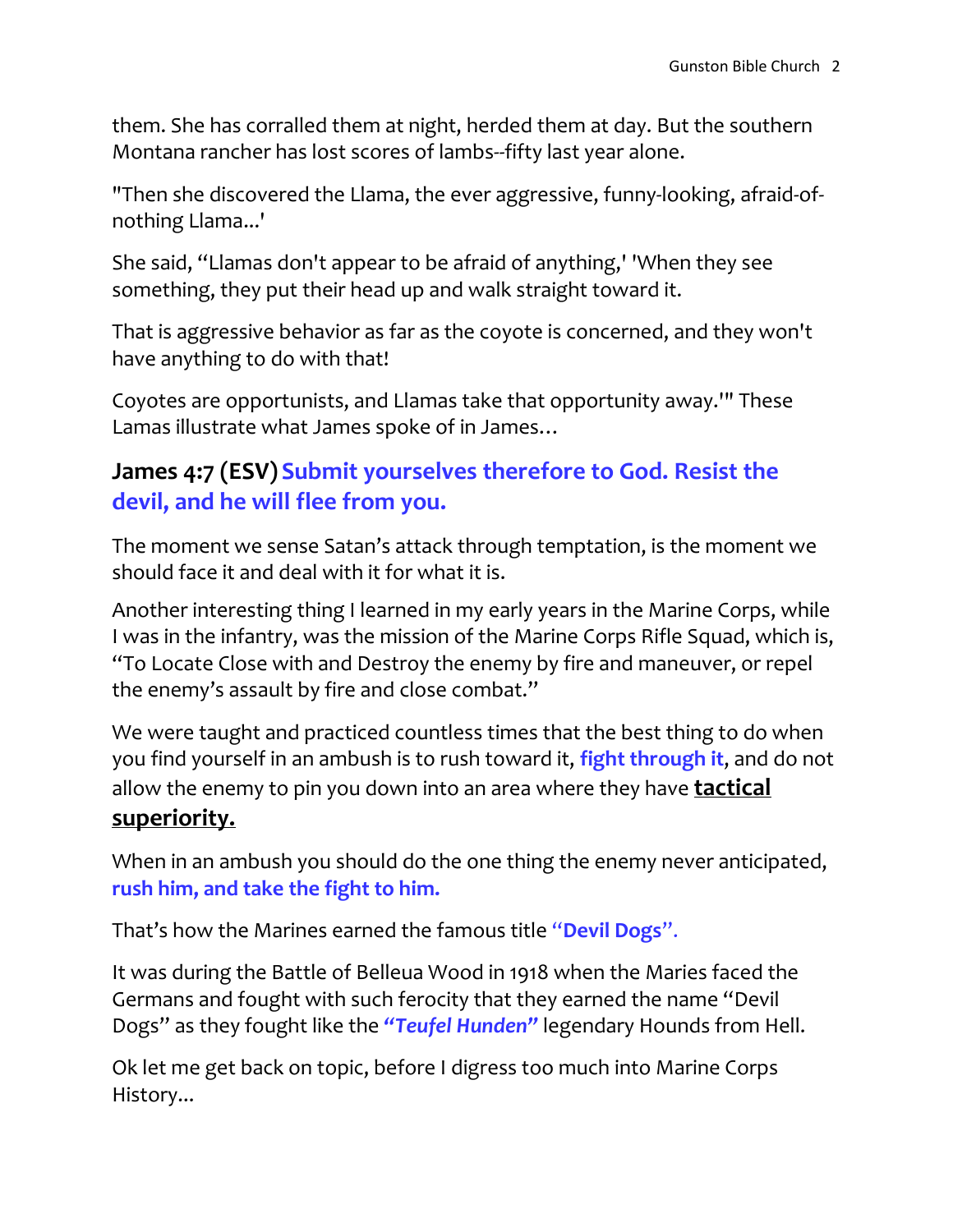Getting back to temptations it has been rightly stated that "When you flee temptation, be sure you don't leave a **forwarding address**."

I like the way Jim (big Jim, not Slim Jim) explained it in **Home Group**, he said at times we bring things to the altar and give them to God, like our **hurts**, **hangups**, and **habits**. The problem is we have a **ten foot rope** tied around them so when we leave, we wind up dragging them back home with us…

As stated this morning we will be digging into What Would Jesus do when dealing with Temptations, however before we do let's start off by stating up front some of the tactics the enemy **WILL** use against you, me, us...

#### Satan wants you to **focus on yourself**

- Satan will tempt you to doubt your **Relationship** with God
- Satan will tempt you to doubt God's **Word**
- Satan will tempt you to doubt God's **Love**
- Satan will tempt you to doubts God's **Provisions**

#### Satan wants you to **Focus on others**

- Satan will tempt you to demonstrate God's **faithfulness**
- $\checkmark$  Satan will tempt you to believe what **others think** is most important
- Satan will tempt you to **forsake** God's plan
- Satan will tempt you to focus on **happiness** not holiness
- Satan will tempt you to seek the road of **least resistance**

In short Satan will tempt you in three major areas

- **Self-Satisfaction**
- **Self-Accomplishment**
- **Self-Glorification**

We read that our Savior was tempted, the writer of Hebrews stated in **Hebrews 4:15 (ESV),** *" For we do not have a high priest who is unable to sympathize with our weaknesses, but one who in every respect has been tempted as we are, yet without sin."*

This shows us that there is hope for us when we face temptation.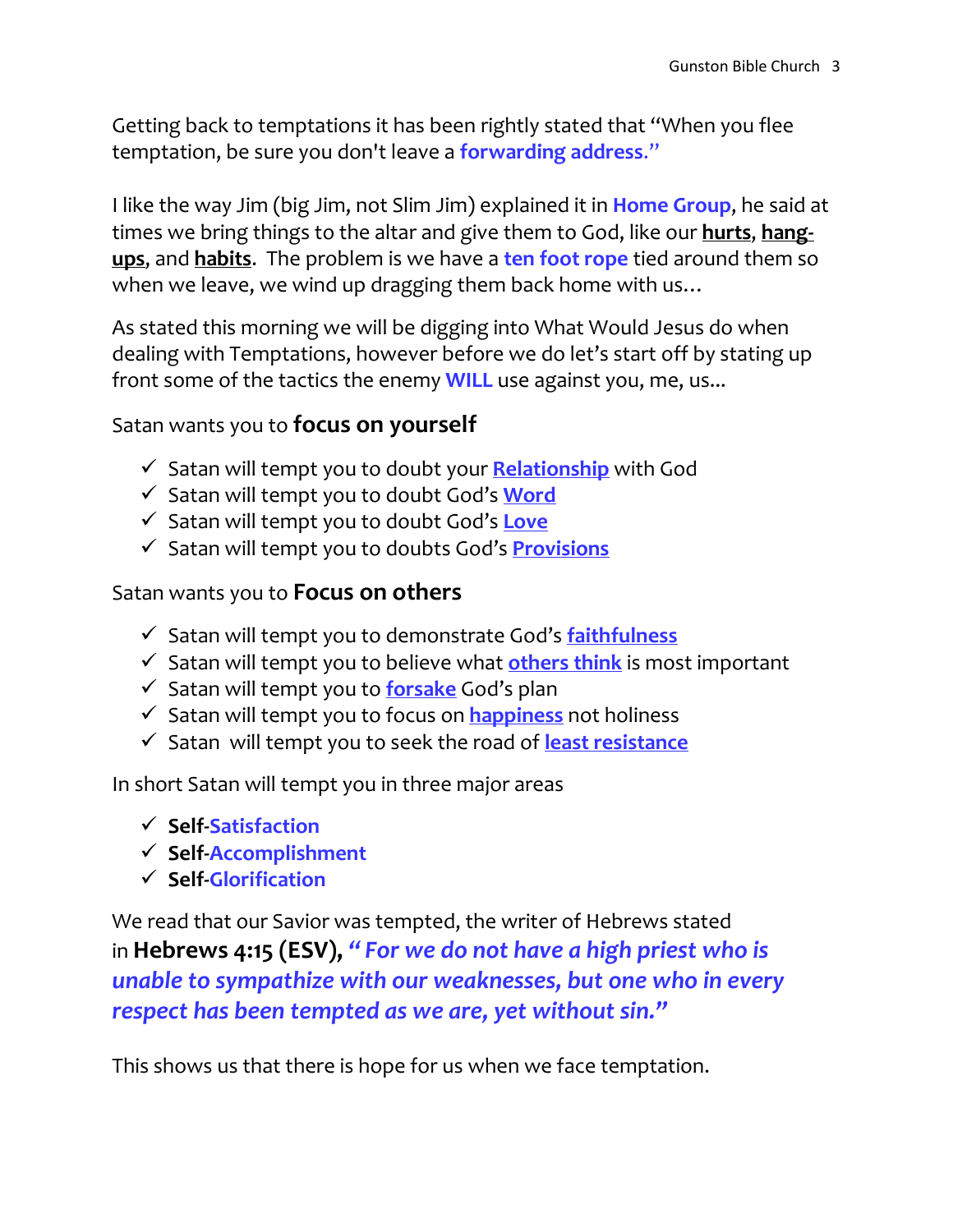**1 Corinthians 10:13 (ESV),** *"No temptation has overtaken you that is not common to man. God is faithful, and he will not let you be tempted beyond your ability, but with the temptation he will also provide the way of escape, that you may be able to endure it."*

So take courage and see that there is a way of escape from temptation. How do you resist temptation? By simply following Jesus' **example**

As the **Union Pacific Railroad** was being constructed, and elaborate trestle bridge was built across a canyon in the West.

Wanting to test the bridge, the builder loaded the train with enough cars and equipment to double its normal payload.

The train was then driven to the center of the bridge, where it stayed an entire day. One worked asked the question, "Are you trying to break the Bridge?"

The builder responded, "No, I'm trying to prove that it won't break!"

In the same way, the temptations Jesus faced weren't designed by God to see if Christ would sin, but in fact to show that he wouldn't!

In **Matthew 4:1-11**, is one of the most monumental spiritual battles of all time, where the personal confrontation is recorded between Our Lord and Savior Jesus Christ and Satan.

The purpose of Matthew's recounting this event is to demonstrate the

- Pattern of **Jesus' victory** over temptation and sin, a
- $\checkmark$  Pattern that we can apply when faced with our own temptations.

Jesus **exposed** Satan and his tactics, and in doing so showed us the perfect example to do the same. Because of his victory over sin we too can be victorious in him and his power!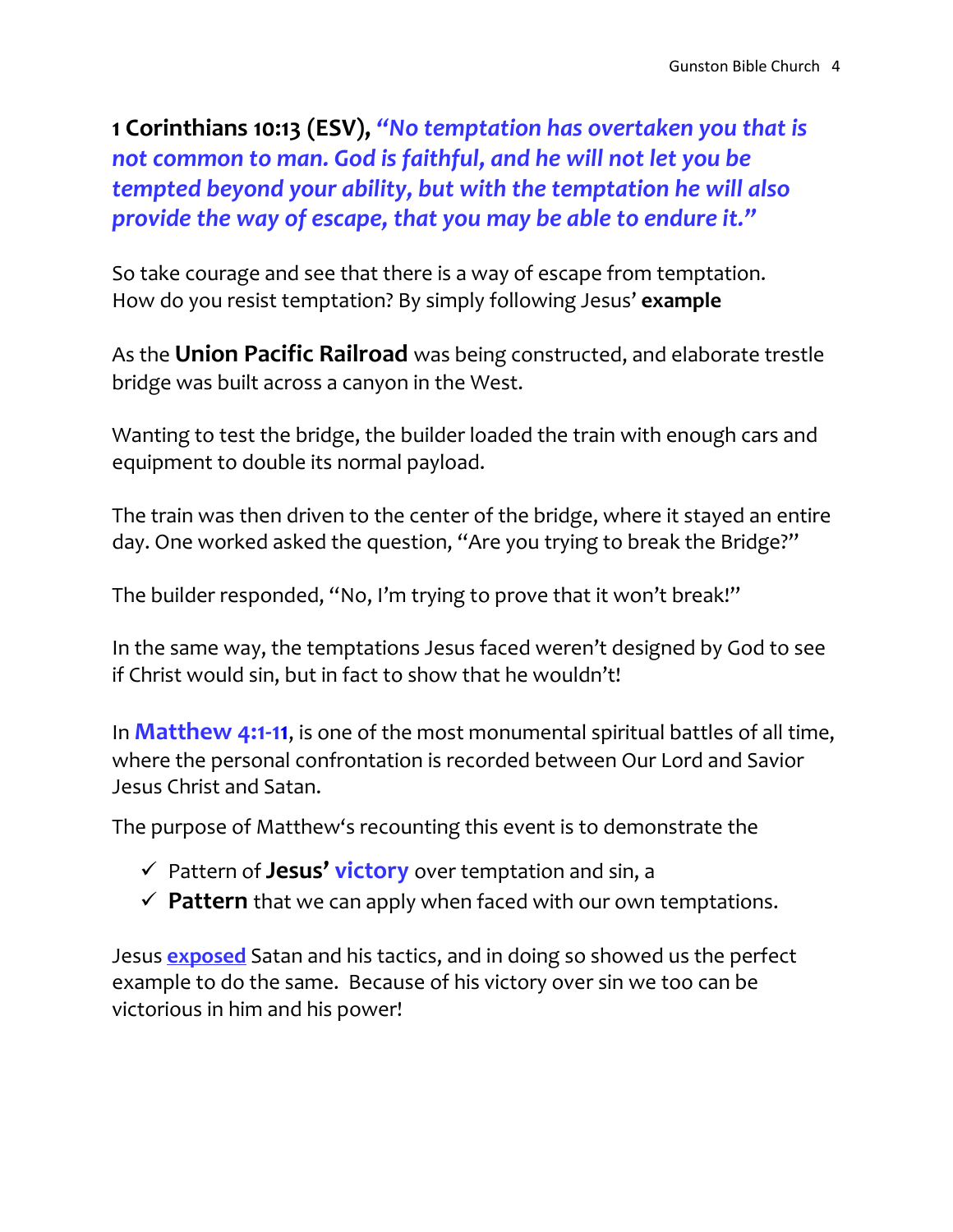The Devil's main purpose was to overthrow the Messiah at the onset, he knew that he had come into the world to bring Salvation, and he knew if he could get Jesus to sin, that would ruin the whole plan of Salvation.

# **1. The first temptation was (Physical)**

It was dealing with the Lust of the Flesh, specifically the (**Bread of Life**) when Satan tried to get Jesus to turn the stones into bread.

Again it needs to be mentioned that Jesus had fasted for 40 days and 40 nights. As a result of His fasting, **HE** was **physically hungry**.

Hunger not only makes us physically weak but also tends to weaken our moral and our spiritual resistance.

When we are tired, hungry, sick, hurting, we are usually less concerned about others needs and dangers and tend to be more vulnerable to **ANYTHING** that might provide relief from the present distress.

Satan attacks more fiercely during our times of

- **Weakness**,
- **Unawareness**,
- **Unpreparedness**.

Temptations that have been anticipated, are typically guarded against, and are prayed over which drastically enhances our chances of survival.

Jesus tells us in **Mark 14:38 (ESV), "Watch and pray that you may not enter into temptation. The spirit indeed is willing, but the flesh is weak."**

So at the end of Jesus' 40 days of fasting, when he would have been a very tired, hungry person, the Devil came after him.

He does the same with us today!

He waits until you're **tired** and **weary** or **discouraged**, then he pulls out the big guns.

He waits until you have had a long terrible day at work, you're tired and weary and the moment you walk in the door he hits you with  $\qquad \qquad$ !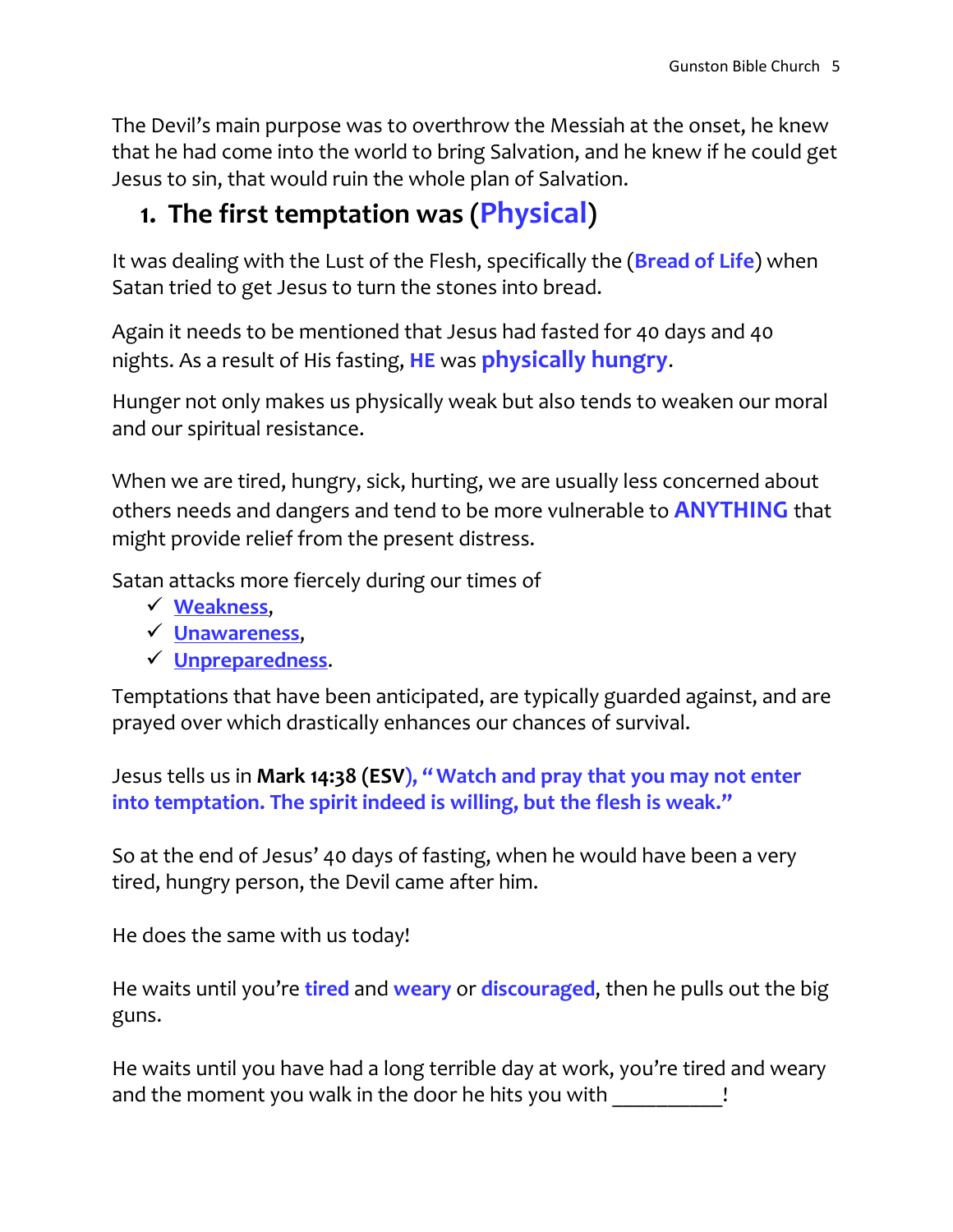You can fill in the blanks with your own personal story, but you see he knows how to hit us with it at our worst time, **his tactical advantage**!

The first temptation was **Self-Satisfaction**, or to satisfy your needs or desires. The tempter came and said to him, "**If you are the Son of God**, command theses stones to become bread.

Notice the "**If you are**" which is his subtle challenge to prove himself the Son of God.

Satan wanted to twist the divine mission of the Son of God; he wanted him to use his supernatural powers to satisfy his **physical needs**.

- $\checkmark$  It was a temptation to **act independently** from God
- $\checkmark$  to act **supernaturally** to meet his needs
- $\checkmark$  Instead of waiting on God to meet them.

Satan tried to **raise doubts** in Jesus' mind, he wanted him to reason, I have not eaten in 40 days, Is God going to feed me, can I trust him?

Why should I wait for him to satisfy my need when I could do it myself?

Satan very often uses a **legitimate need** however, temps us by seeking to fulfill it in an **illegitimate way.**

Satan tried to destroy the Son's confidence in his Father; he is always trying to get people to doubt the love and care of God.

Satan tempted him to produce **instant food**, remember Jesus had the power to do this, later he would turn water into wine and multiple a few loaves of bread and fishes to feed thousands.

So, the bait is **skillfully** wound over the **barbed hook**, how will Jesus respond?

Christ's response is found in **Matthew 4:4 (ESV),** *"But he answered, "It is written, man shall not live by bread alone, but by every word that comes from the mouth of God.'*

This was quoted from - **Deuteronomy 8:3**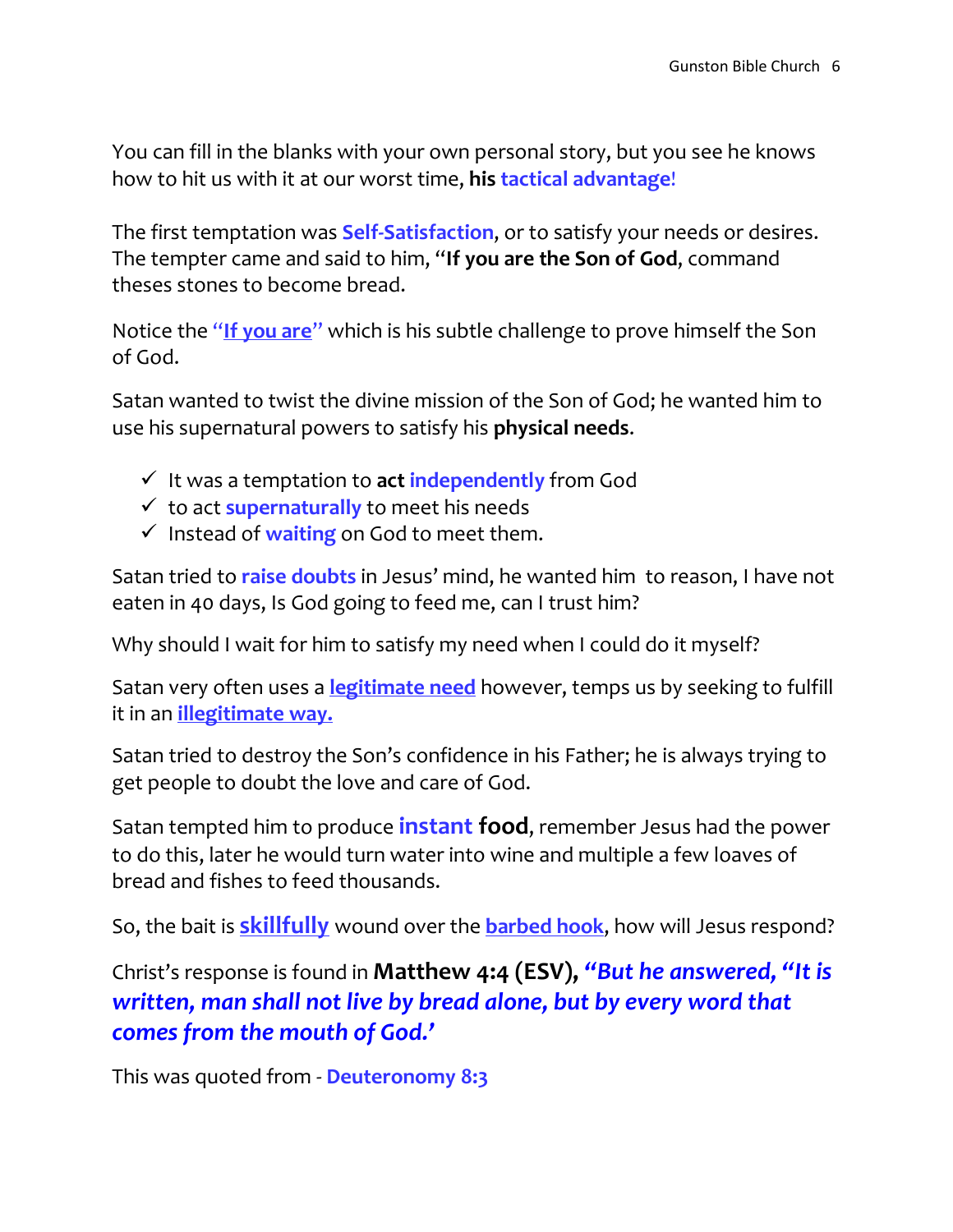Jesus answered Satan by proclaiming that the **Word of God** is Sufficient to sustain and to support us in the most desperate hour of need or temptation.

We must **feed** upon the Word of God if we are going to sustain our spiritual life.

**Psalm 119:11 (ESV),** *"I have stored up your word in my heart, that I might not sin against you."*

**John 6:35 (ESV),** *"Jesus said to them, "I am the bread of life; whoever comes to me shall not hunger, and whoever believes in me shall never thirst."*

**Matthew 5:6 (ESV),** *"Blessed are those who hunger and thirst for righteousness, for they shall be satisfied."*

God said that is we follow him completely; he will take care of or physical needs.

As the Son was obeying the father by being in the wilderness, he knows that Father will supply his needs.

So Christ **waited** for the Father to provide the provisions needed, Christ had won round one!

## **2. The second temptation was (Mental)**

It was dealing with the Lust of the Eye **(Jump from Pinnacle)**

Satan's next strategy is to try and get Jesus to focus the attention on himself, instead of on God.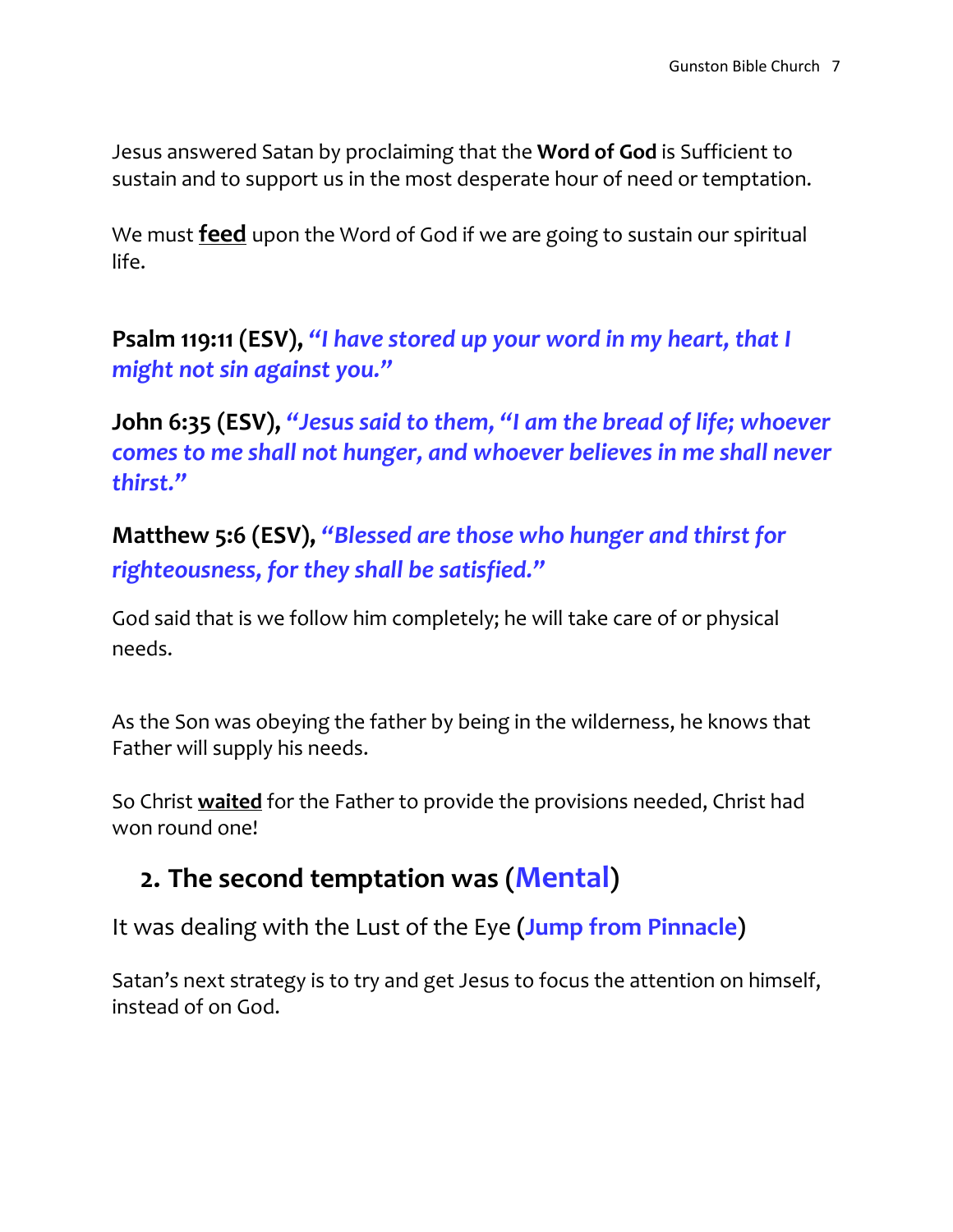This may have been an attempt by Satan from the first temptation where he said something like, "**So you trust your Father**, so let's see how much you trust him.

- $\checkmark$  If you will not work a miracle for yourself,
- $\checkmark$  Then let God work one for you.

He wants Jesus to rationalize and compromise and attempt to complete God's purpose in the wrong way or in the wrong time.

We can see in **Matthew 4:5-6 (ESV),** *" <sup>5</sup> Then the devil took him to the holy city and set him on the pinnacle of the temple <sup>6</sup> and said to him, "If you are the Son of God, throw yourself down, for it is written, He*  will command his angels concerning you, and On their hands they will *bear you up, lest you strike your foot against a stone.'"*

You can see once again how Satan takes a beautiful verse about trusting God, and **twists it** into an invitation to test God!

Basically he say...

- $\checkmark$  Come on Jesus by not turning the stones into bread you are trusting God,
- $\checkmark$  So publically demonstrate that trust by jumping and letting all the people see that you place your complete trust and protection in God!

You see Satan takes a portion of the verse about God's protection, **"To guard you in all ways"** (Psalms 91:11-12) and twists it to say and mean something God never intended.

Jesus could have made a huge spectacle of Angels bearing him up in the site of everyone at the temple, however that was not God will for his life.

It was God's will that he take the nature of a servant, not that of a charismatic celebrity.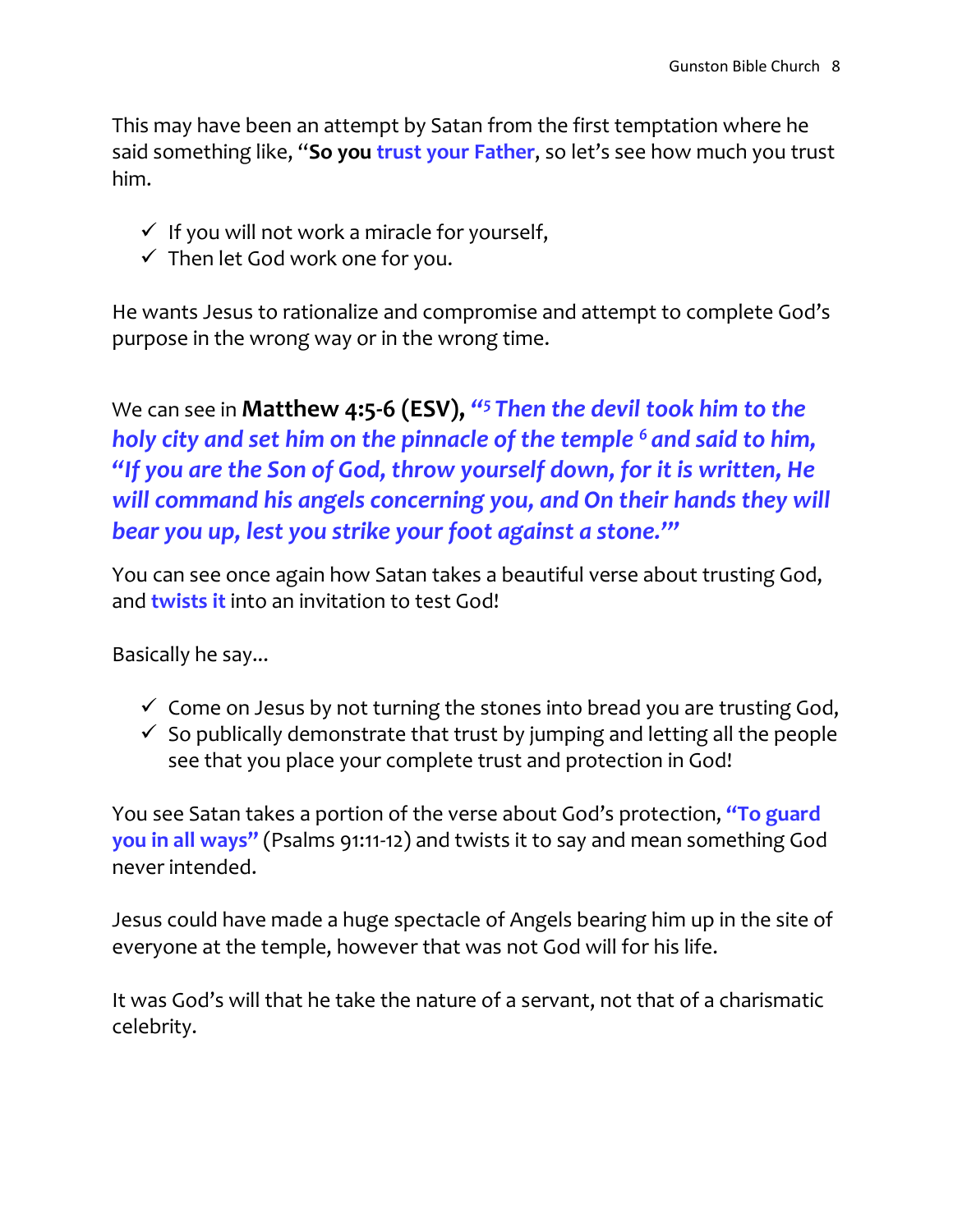## **Matthew 6:33 (ESV),** *"But seek first the kingdom of God and his righteousness, and all these things will be added to you."*

The second temptation was all about the Plan that God has for you, and his purpose for your life.

When we follow his word and his plan for our life, things typically turn out better, it is in times when we take matters into our own hand that we run into trouble, when we try to help God out, and speed things along for him. That is typically when we cause a lot of hurt and pain in not only our lives but those around us as well.

We could look at examples like Abraham told to trust and wait for the promised son, and you know the rest of the story where they (both him and his wife) decided that it was best for them to help God out by the use of the maidservant and give him a son (Ishmael).

This seems like a perfect plan at the time however we are still feeling the effects of that decision today!

When Jesus was confronted with Temptations **he quoted scripture**. It was not his ability to quote scripture that gave him victory over the enemy.

He quoted scripture to let Satan know, that he was **committed to God**! Jesus was **committed to obeying the Word of God**!

What good does it do for you to be able to quote the whole Bible, but still live a defeated life because you do not follow it!

The **power** is in the **application**!

It is our commitment to obey the Word of God that gives us victory over temptation and sin.

Saints please listen to me; you cannot go around **compromising** the Word of God and expect to walk in victory over temptation.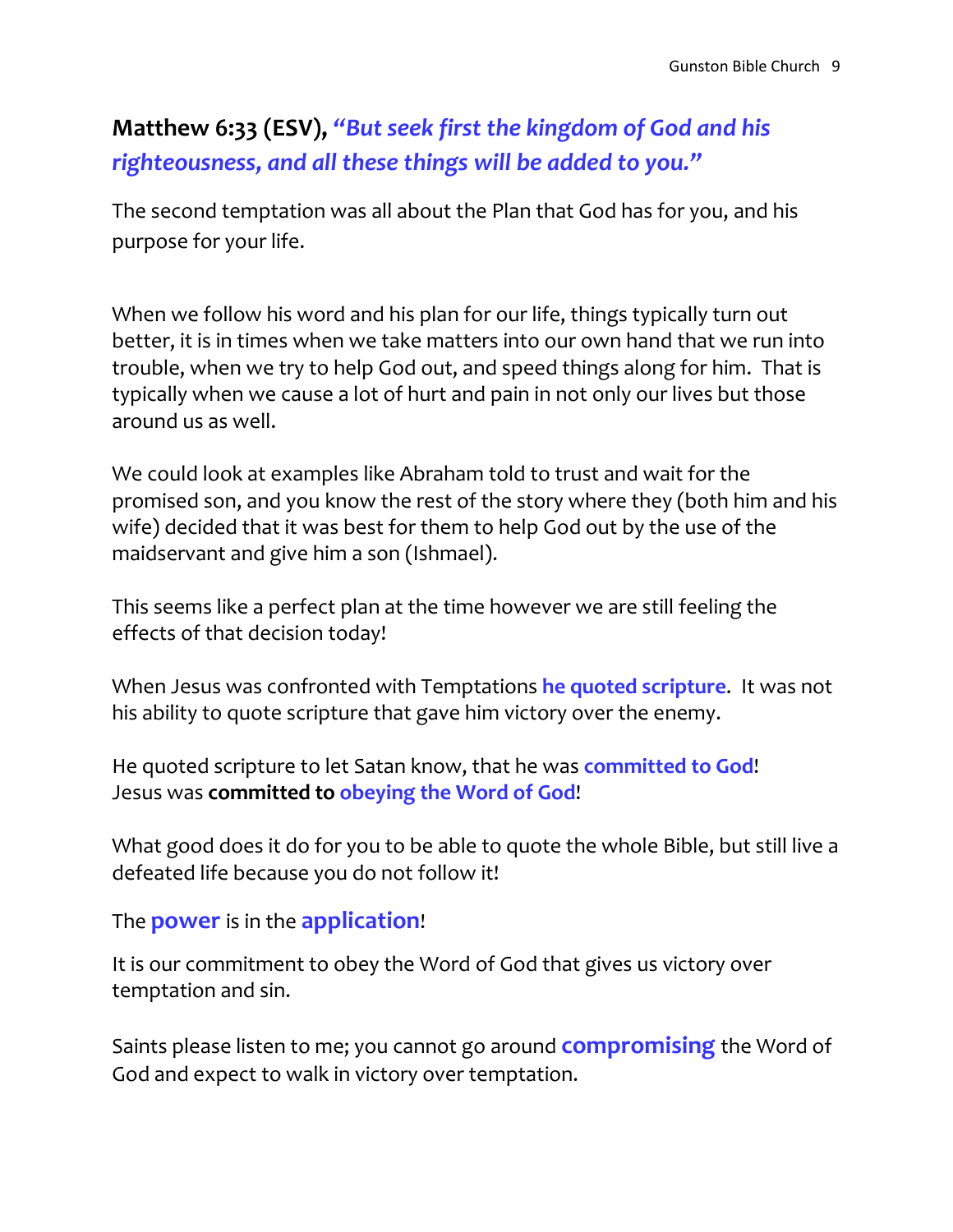Jesus' Response To the 2nd Temptation - When Satan tried to get Jesus to cast Himself down from the pinnacle of the temple

v7 - This was quoted from the below verse in the Old Testament

### *Deuteronomy 6:16 "You shall not put the Lord your God to the test."*

Round two is over, Jesus had another victory over Satan and his temptations. Now Satan is **desperate**, the mask is off its all or nothing; he had failed miserably in the first two attempts to conquer his enemy, so he holds nothing back in a final attempt to lure Christ into sin.

## **3. The Third temptation was (Spiritual)**

It was dealing with the Pride of Life **(Kingdom)**

Satan after failing the first two attempts came blatantly at Jesus in **Matthew 4:8-9 (ESV),** *<sup>8</sup>Again, the devil took him to a very high mountain and showed him all the kingdoms of the world and their glory. <sup>9</sup>And he said to him, "All these I will give you, if you will fall down and worship me."*

From this vantage point Satan shows Jesus all the glorious kingdoms of the world.

Remember all the kingdoms of the world would eventually be Jesus' but this way would forgo the cruel crucifixion on the cross.

Jesus is faced with the age old temptation that, the **end justifies the means**.

- $\checkmark$  The way of obedience is long hard and extremely difficult to endure,
- $\checkmark$  Why not make a deal with the prince of this world and cut through the chase,
- $\checkmark$  Why not compromise to obtain the desired end immediately?

**Microwave mentality**. We want it and want it **right now**...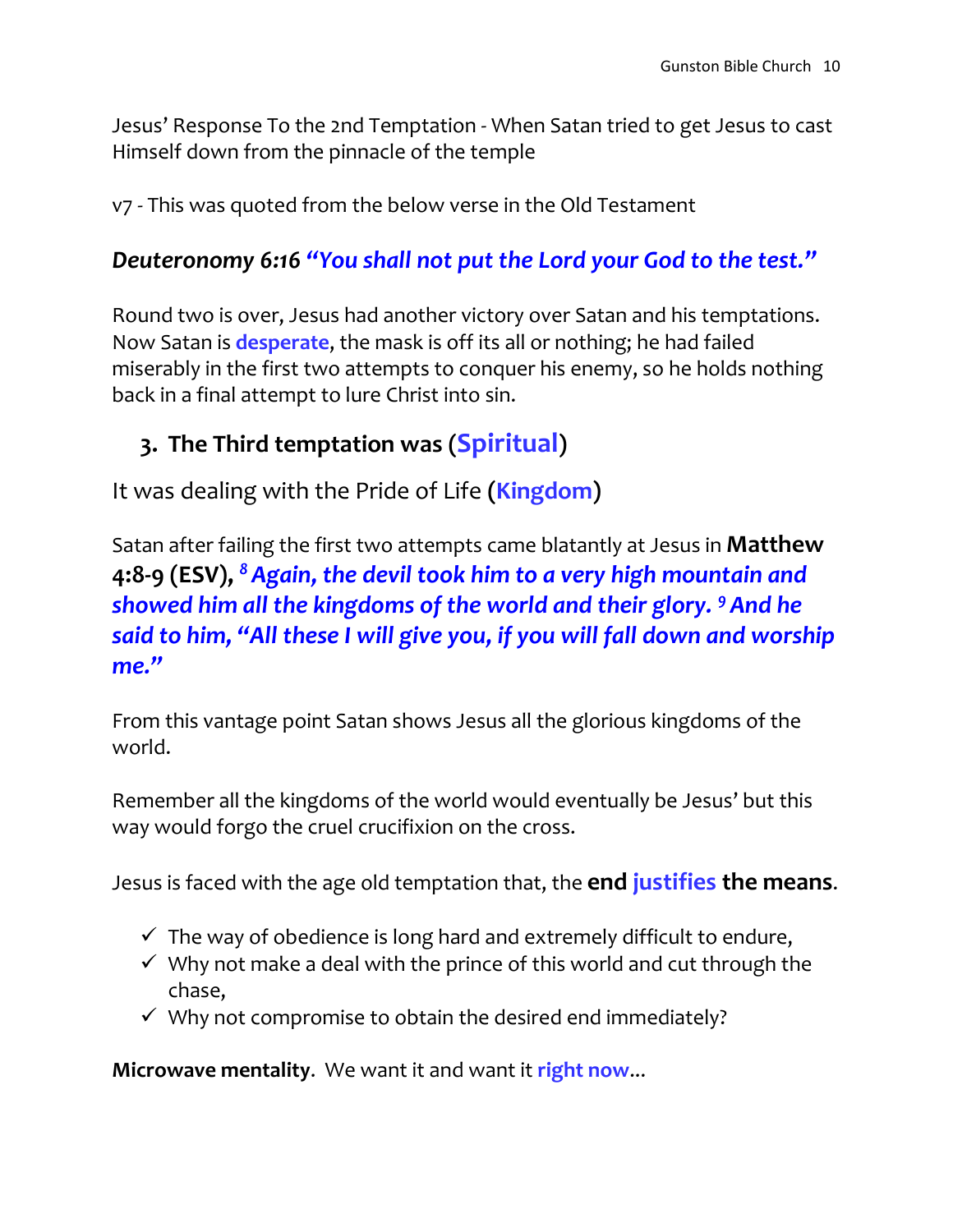Satan temps each of us in the same way.

- $\checkmark$  Why are your standards so high?
- $\checkmark$  What's the use?
- $\checkmark$  You can get what you want by cutting this corner,
- $\checkmark$  Or by simply omitting this truth, (little white lie).

Why wait for our heavenly reward, when you can have what you want right **NOW**!

- Satan appealed to **personal ambition**, how appealing would it be to rule the world?
- $\checkmark$  He appealed to *instant* gratification;
- $\checkmark$  He knew that the Son had been **promised the kingdom.**

Jesus would only receive his kingdom after suffering on the cross, and giving his very **last drop of blood** for a people that spit on him.

If Christ has fallen for Satan's tricks to self-satisfy or take the shortcuts how mocked would he be at the cross?

You could hear them say, He saved himself, and yet others he cannot save! Instead of redeeming the world, he would have become part of the world!

## Jesus' Response to the 3rd Temptation, **Matthew 4:10 (ESV),** *"Then Jesus said to him, "Be gone, Satan! For it is written, you shall worship the Lord your God and him only shall you serve."*

This was quoted from - Deuteronomy 6:13

there can be **NO COMPROMISE** with the Devil!

Satan uses the same kind of technique today; he is always offering instant gratification, promising what God has already promised us, however not on God's time but his.

The reason this story is recorded for us in the Bible is because the same way Satan attacked Jesus is the same way he attacks us.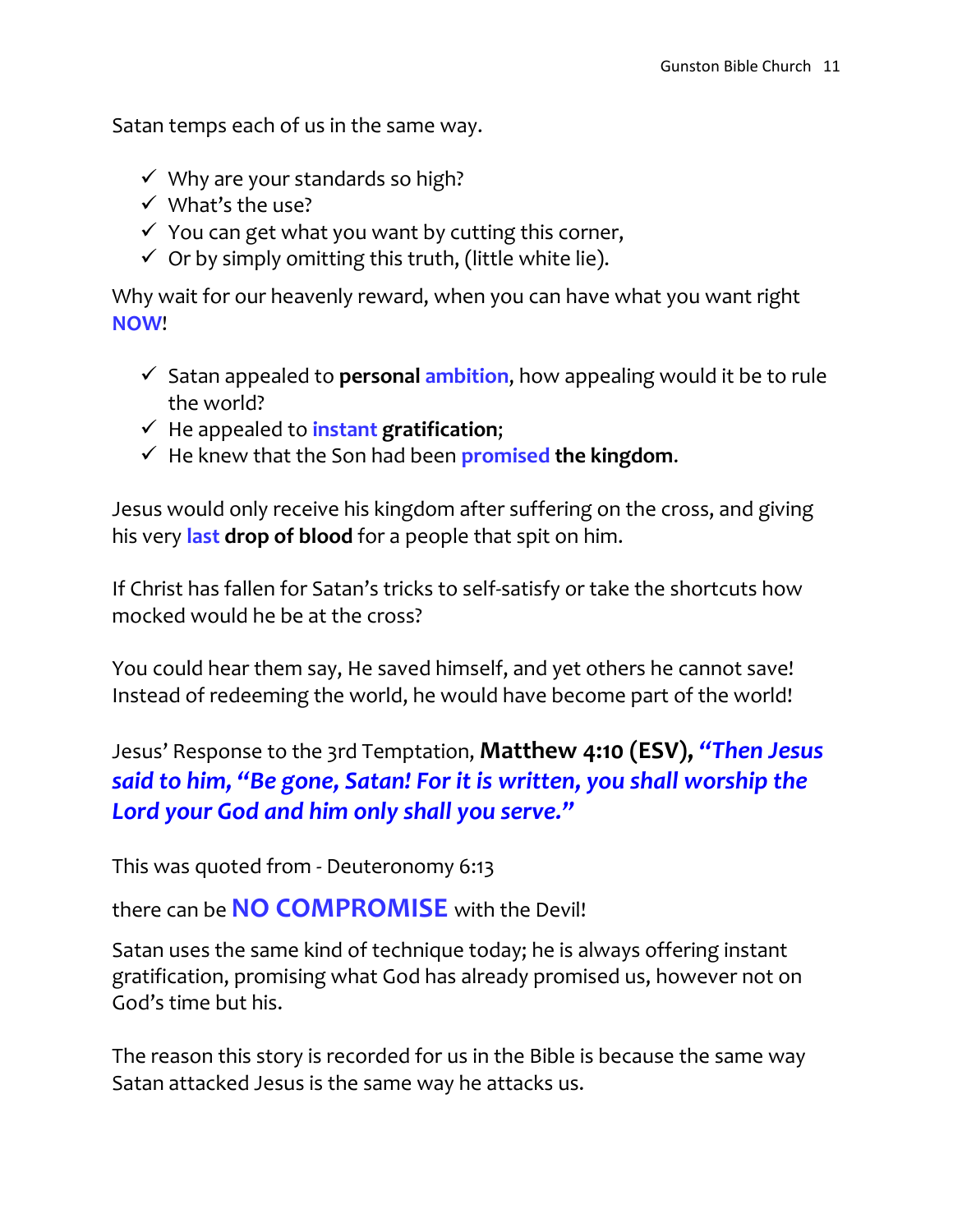The way that Jesus responded to his attacks is the same way we should respond!

The Bible is the **only Authority** for right living!

**1 John 4:4 (ESV),** *"Little children, you are from God and have overcome them, for he who is in you is greater than he who is in the world."*

**2 Peter 2:9 (ESV),** *"Then the Lord knows how to rescue the godly from trials, and to keep the unrighteous under punishment until the Day of Judgment."*

Saints remember every time Jesus responded to the temptation, He did so by using scripture!

The same is true for us today! If we are going to overcome temptation we must study the Word of God!

- This requires **Reading** the Word
- This requires **Understanding** the Word
- This requires **Using** the Word against Satan!
- $\checkmark$  This requires **Applying** the Word of God in our lives!

Satan knows the Word and **will twist it** and turn it to fit his agenda. The only way to know how to recognize this is to stay in the Word!

The Word is of the **utmost importance** when combating temptation.

Another way to resist temptation is to **guard yourself**.

On the TV show "Hee Haw," Doc Campbell is confronted by a patient who says he broke his arm in two places. The doc replies, "Well then, **stay out of them places!"**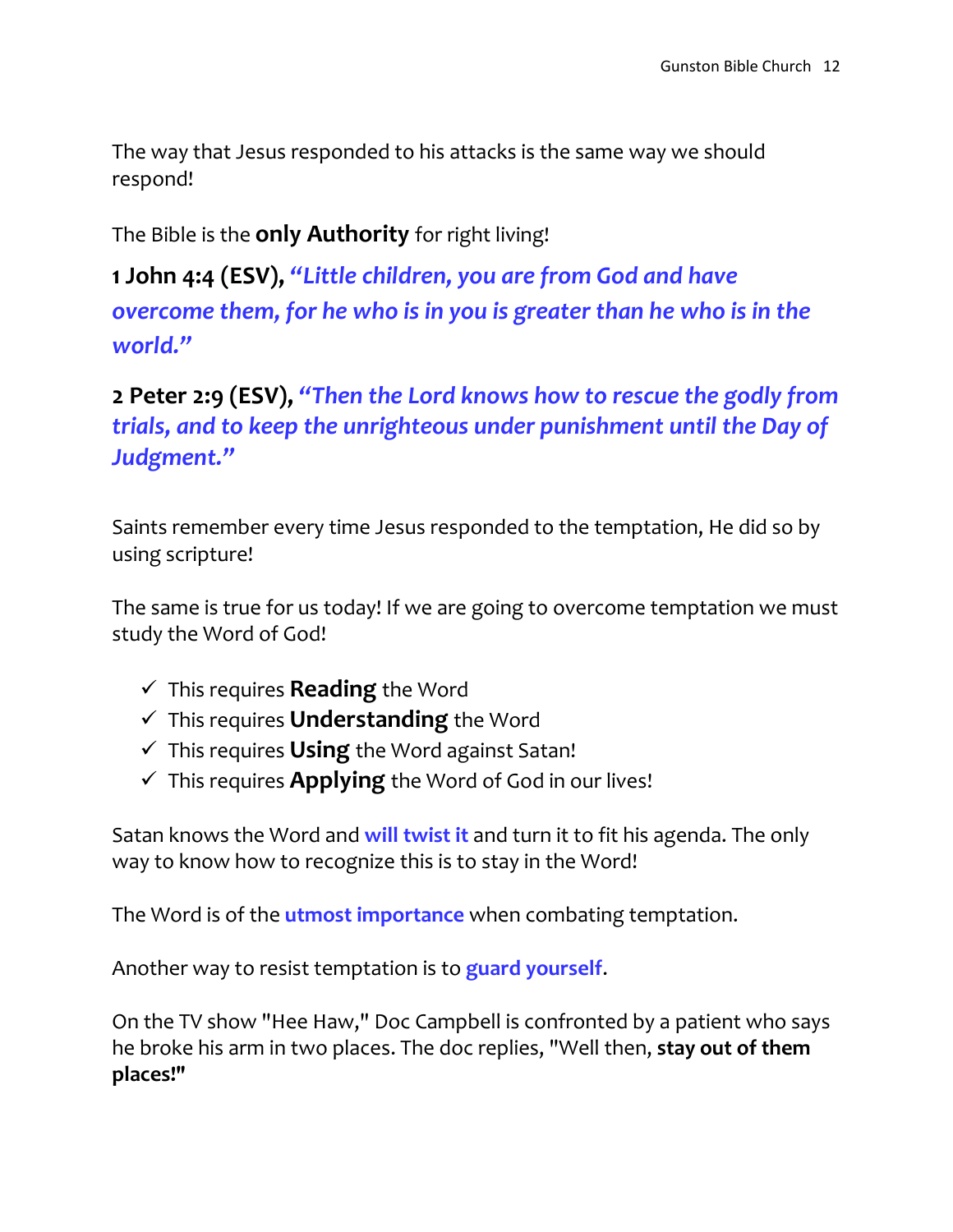You cannot continuously put yourself in places where you will be tempted and not be affected. What situations are you in when you fall?

Avoid them!

**1 Peter 5:8-9 (ESV),** *<sup>8</sup> "Be sober-minded; be watchful. Your adversary the devil prowls around like a roaring lion, seeking someone to devour. <sup>9</sup> resist him, firm in your faith, knowing that the same kinds of suffering are being experienced by your brotherhood throughout the world."*

Satan has a strategy concerning your life. He wants to **trap you** and **destroy** you, and your **family as well!** 

Satan attacked Jesus the same way he will attack you,

- $\checkmark$  physically,
- $\checkmark$  then mentally,
- $\checkmark$  And finally spiritually.

A woman was laying on a float in the Gulf of Mexico. She was enjoying the comfort of relaxing on an inflated cushion that kept her afloat. When she realized that she had been swept about a half mile out from the beach, she began to scream, but no one heard her. A coast guard craft found her five miles from the place where she first entered the water.

She did not see her danger until she was **beyond** her own strength and ability. The same will happen to us if we do not take temptation **seriously**.

- $\checkmark$  Sin will take you **farther** than you want to go
- Sin will keep you **longer** than you want to stay
- $\checkmark$  Sin will **cost you** far more than you want to pay

Sin begins with temptation. **So guard yourself**